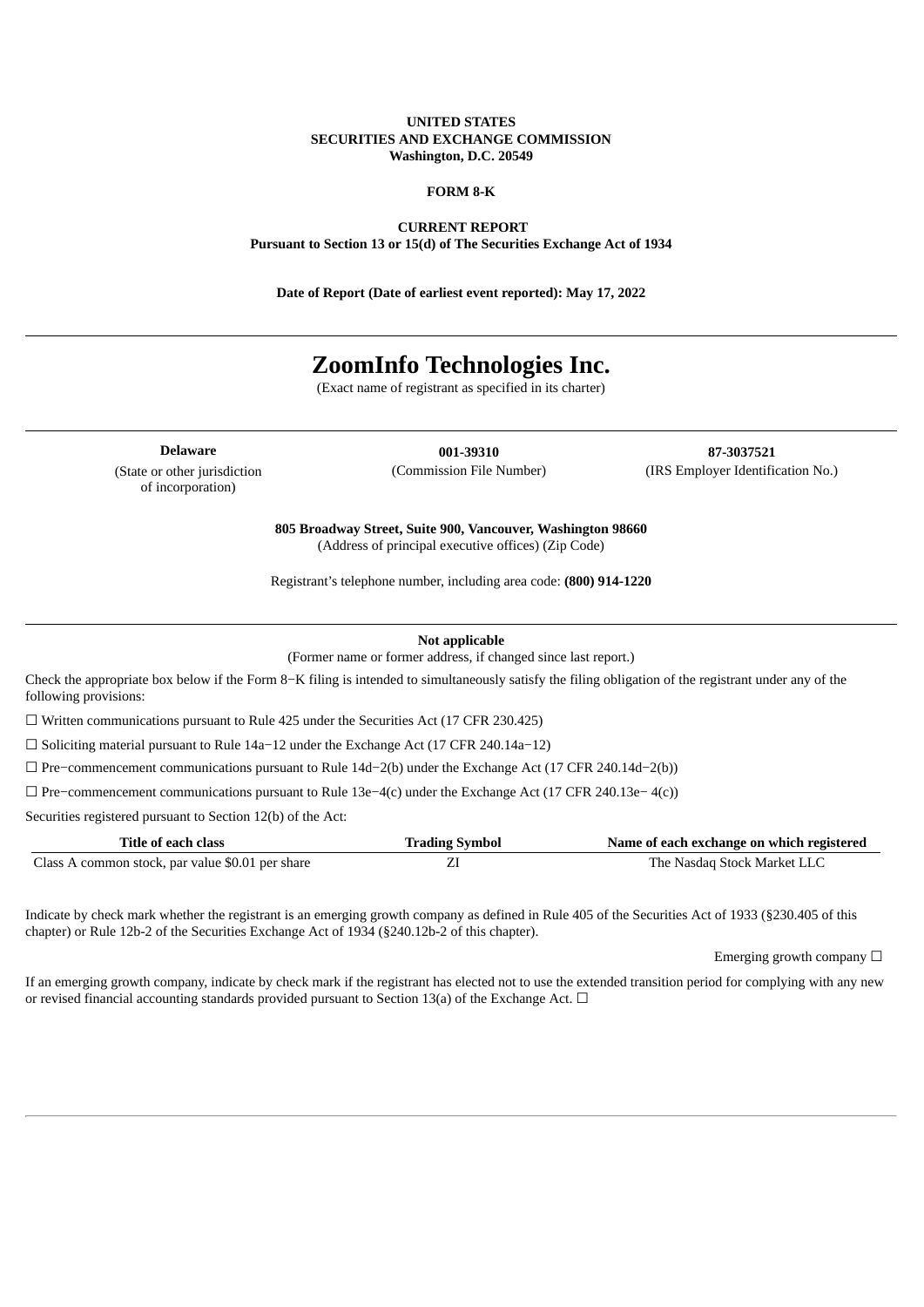#### **Item 3.03. Material Modification to Rights of Security Holders.**

The information set forth under Item 5.03 is incorporated herein by reference.

# **Item 5.03. Amendments to Articles of Incorporation or Bylaws; Change in Fiscal Year.**

On May 17, 2022, at the annual meeting of stockholders (the "2022 Annual Meeting") of ZoomInfo Technologies Inc. ("ZoomInfo"), ZoomInfo's stockholders approved the amendment and restatement of ZoomInfo's amended and restated certificate of incorporation (the amended and restated certificate of incorporation as currently in effect, the "Amended and Restated Certificate of Incorporation" and, as further amended and restated, the "Second Amended and Restated Certificate of Incorporation") to (i) delete provisions in the Amended and Restated Certificate of Incorporation that are no longer applicable following the cancellation of all outstanding shares of our former Class B common stock and the conversion of all outstanding shares of our former Class C common stock for shares of ZoomInfo's Class A common stock, par value \$0.01 per share (the "Class A common stock"), in each case after ZoomInfo implemented a series of internal reorganizational steps, and (ii) to rename ZoomInfo's Class A common stock as "Common Stock."

The changes to the Amended and Restated Certificate of Incorporation to delete inapplicable provisions and reflect the common stock name change are more fully described in ZoomInfo's definitive proxy statement for the 2022 Annual Meeting filed on March 29, 2022 (the "Proxy Statement") in the section entitled "Proposal No. 4-Administrative Amendments to Governing Documents Related to Our Reorganization," which section is filed as Exhibit 99.1 hereto and incorporated herein by reference.

The Second Amended and Restated Certificate of Incorporation was filed with the Secretary of State of the State of Delaware on May 17, 2022 and will become effective as of 12:01 a.m. New York City time on May 23, 2022. The foregoing description of the Second Amended and Restated Certificate of Incorporation is qualified in its entirety by reference to the text of the Second Amended and Restated Certificate of Incorporation, which is filed as Exhibit 3.1 hereto and incorporated herein by reference.

# **Item 5.07. Submission of Matters to a Vote of Security Holders.**

ZoomInfo held its 2022 Annual Meeting on May 17, 2022. The matters voted upon at the 2022 Annual Meeting and the final voting results were as stated below. Holders of the shares of ZoomInfo's Class A common stock were entitled to one vote per share held as of the close of business on March 21, 2022 (the "Record Date"). The proposals related to each matter are described in detail in the Proxy Statement.

# **Proposal No. 1 - Election of Director**

The following nominee was elected to serve as a Class II director for a three-year term expiring at the 2025 annual meeting of stockholders or until his successor has been duly elected and qualified. The voting results were as follows:

| $\sim$<br>Nommee<br>Dırector | vatec<br>For                                          | Votes<br>Withheld | Votes<br>Broker<br>Non                            |
|------------------------------|-------------------------------------------------------|-------------------|---------------------------------------------------|
| Mader<br>Mark                | $\sim$<br>$\Delta C$<br>$\Lambda$ Q $\Lambda$<br>.bbc | .000.586          | $\sim$<br>$\sim$ $\sim$<br>ht<br>14.004.14J<br>__ |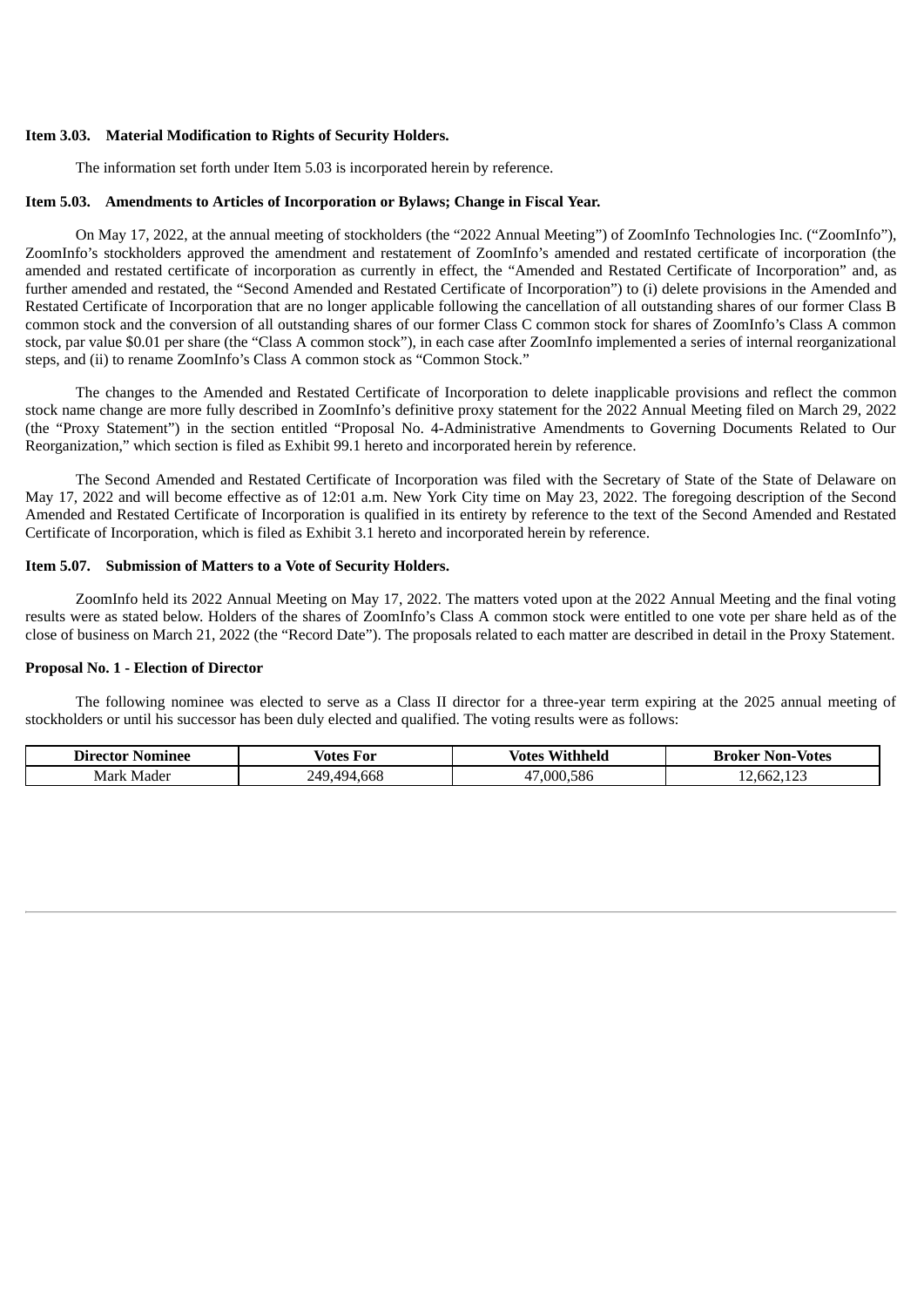# **Proposal No. 2 – Ratification of Independent Registered Public Accounting Firm**

The appointment of KPMG LLP as the independent registered public accounting firm for ZoomInfo for 2022 was ratified. The voting results were as follows:

| √otes                                                                      | Votes                  | tions       | <b>Non-Votes</b>                                                             |
|----------------------------------------------------------------------------|------------------------|-------------|------------------------------------------------------------------------------|
| For                                                                        | Against                |             | Kroker                                                                       |
| 30.<br>$-1$<br>$\Delta \Delta \Delta$<br>the control of the control of the | 707<br>$^{\prime}.168$ | $\sim$<br>. | - - -<br>NJ.<br>1 V / L 7<br>the contract of the contract of the contract of |

# Proposal No. 3 – Advisory, non-binding vote on the frequency of future stockholder non-binding advisory votes on the compensation **of ZoomInfo's named executive officers**

In accordance with the recommendation of ZoomInfo's Board of Directors, ZoomInfo's stockholders approved, on a non-binding, advisory basis, "ONE YEAR" as the frequency for holding future non-binding, advisory stockholder votes to approve the compensation of ZoomInfo's named executive officers. In light of such approval, ZoomInfo intends to hold a non-binding stockholder advisory vote on the compensation of its named executive officers on an annual basis, beginning at the 2023 annual meeting of stockholders, until the next required vote on the frequency of holding a stockholder advisory vote to approve named executive officer compensation. The voting results were as follows:

| Jne<br>Year                        | œ<br>Years<br>l wo                      | m<br>Years<br>'hree                    | <b>\bstentions</b>          | <b>Non-Votes</b><br>Broker                                                |
|------------------------------------|-----------------------------------------|----------------------------------------|-----------------------------|---------------------------------------------------------------------------|
| 842399<br>วดว<br>… ت ت ∠<br>т∠.∪ЈЈ | $\ddot{\phantom{1}}$<br>1.011<br>19,011 | $\Omega$<br>ь.<br>$\cdot$<br>4. UII.JA | Q17<br>$\sim$ 4<br><u>.</u> | 100<br>$\sim$ $\sim$ $\sim$<br>12.662.123<br>and the contract of the con- |

# Proposal No. 4a: Approval of amendments to provisions in ZoomInfo's amended and restated certificate of incorporation relating to **ZoomInfo's classes of common stock**

ZoomInfo's stockholders approved the amendment and restatement of ZoomInfo's amended and restated certificate of incorporation to (a) delete provisions related to ZoomInfo's former Class B and Class C common stock and (b) rename ZoomInfo's Class A common stock as the "Common Stock," in each case as described in the Proxy Statement. The voting results were as follows:

| For<br>Votac                  | $ -$<br>Votes<br>rgainst | ıons                          | <b>Non-Votes</b><br>Broker                                 |
|-------------------------------|--------------------------|-------------------------------|------------------------------------------------------------|
| ---<br>296.<br>436<br>-<br>-- | 33,033                   | $\sim$ $-$<br>494<br>᠇<br>--- | $\sim$ $\sim$ $\sim$<br>$\sim$ $\sim$<br>12,002,123<br>, – |

#### Proposal No. 4b: Approval of removal of pass-through voting provision from ZoomInfo's subsidiary's certificate of incorporation

The stockholders approved amendments to the certificate of incorporation of ZoomInfo's subsidiary to remove a pass-through voting provision as described in the Proxy Statement. The voting results were as follows:

| Votes<br>For                        | votes<br>Agaınst                                    | ıons                                 | –<br>-Votes<br>Non-<br>Kroker         |
|-------------------------------------|-----------------------------------------------------|--------------------------------------|---------------------------------------|
| $\sim$<br>296.<br>$^{\circ}$ 302.5, | 10 <sup>7</sup><br>$\sim$<br>.bt<br>$\Delta$<br>サシー | $\sim$ $-$<br>782<br>، . ب<br>$\sim$ | $\sim$<br>100<br>$\sim$<br>12.662.123 |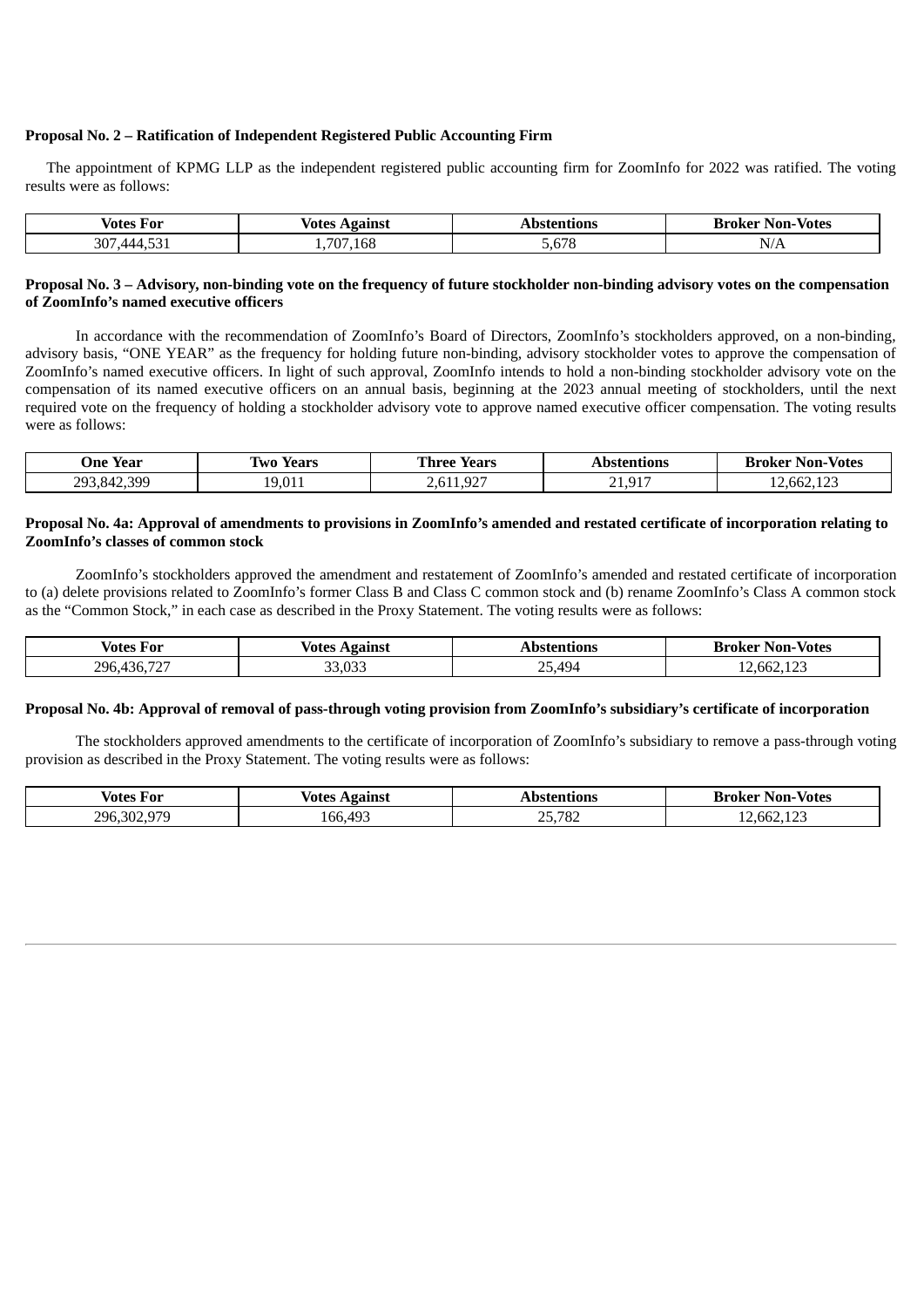# **Item 9.01 Financial Statements and Exhibits.**

| (d) | Exhibits |
|-----|----------|
|-----|----------|

| Exhibit No. | <b>Description</b>                                                                                                                                                                                                                                          |
|-------------|-------------------------------------------------------------------------------------------------------------------------------------------------------------------------------------------------------------------------------------------------------------|
| 3.1         | Second Amended and Restated Certificate of Incorporation of ZoomInfo Technologies Inc., effective May 23,<br>2022.                                                                                                                                          |
| 99.1        | The section entitled "Proposal No. 4-Administrative Amendments to Governing Documents Related to Our<br>Reorganization" of the Company's Proxy Statement is incorporated herein by reference from the Company's Proxy<br>Statement filed on March 29, 2022. |
| 104         | The Cover Page from this Current Report on Form 8-K, formatted in Inline XBRL.                                                                                                                                                                              |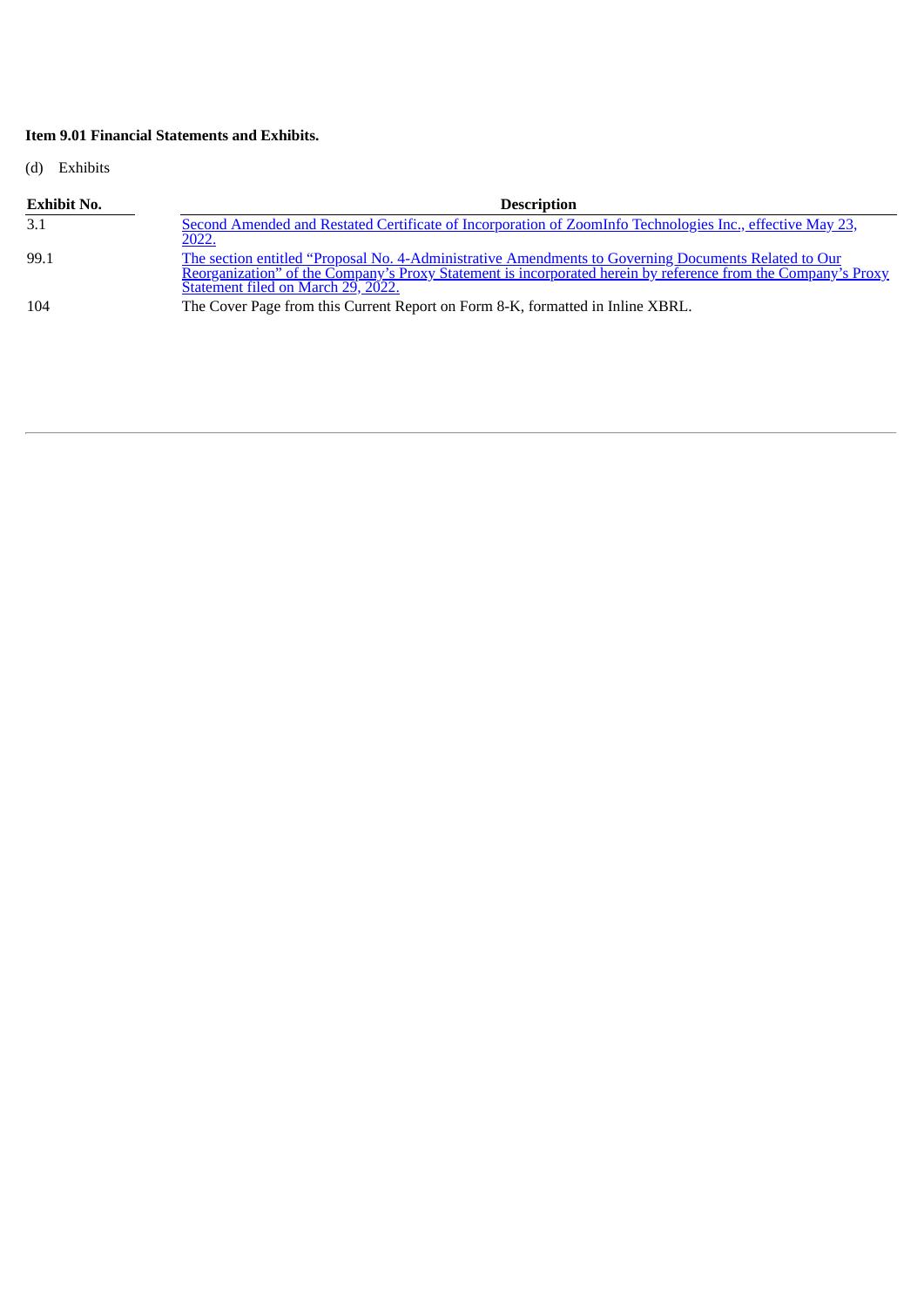# **Signatures**

Pursuant to the requirements of the Securities Exchange Act of 1934, the registrant has duly caused this report to be signed on its behalf by the undersigned hereunto duly authorized.

ZoomInfo Technologies Inc.

Date: May 19, 2022

By: /s/ Anthony Stark

Name: Anthony Stark

Title: General Counsel and Corporate Secretary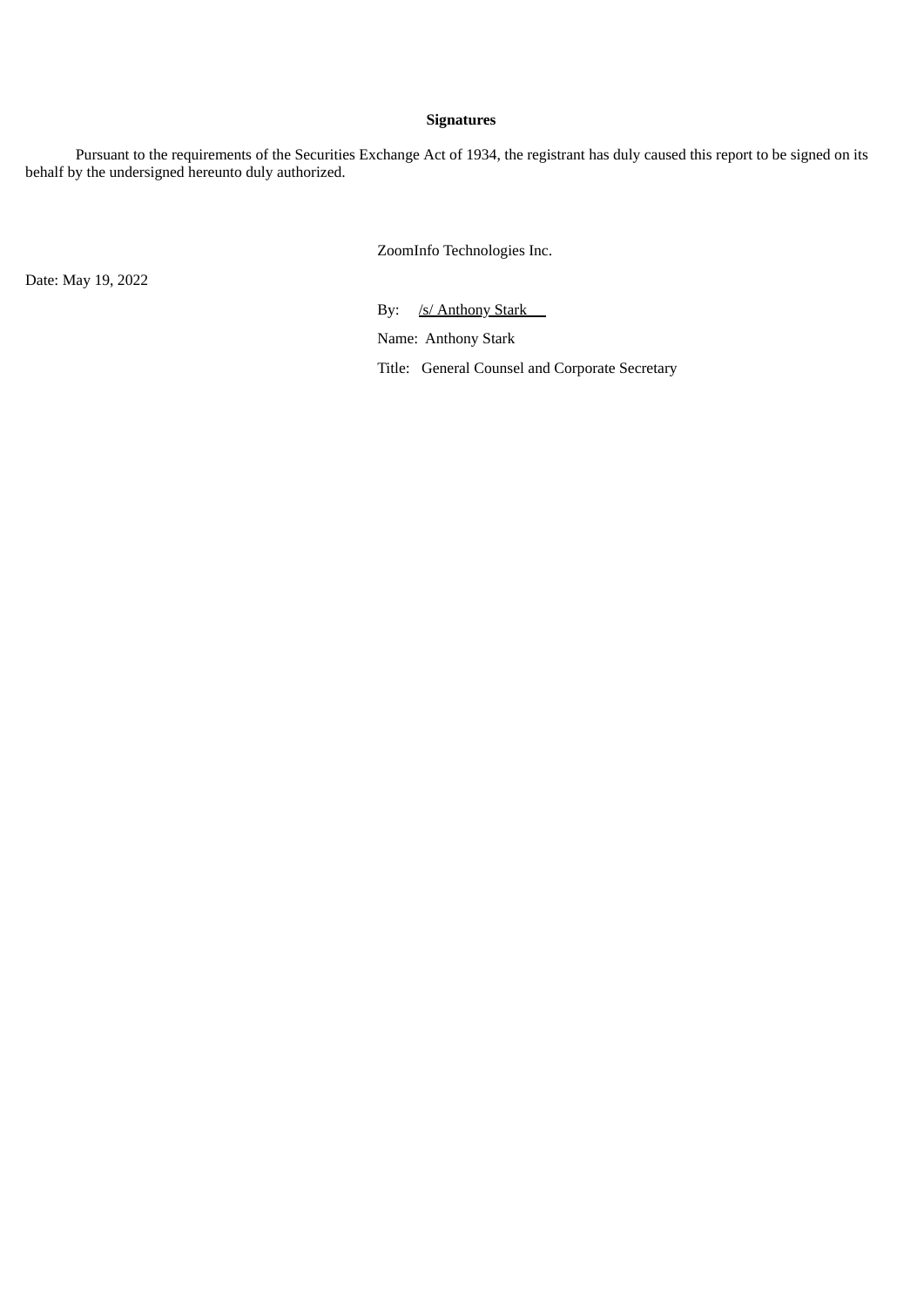#### <span id="page-5-0"></span>**SECOND AMENDED AND RESTATED CERTIFICATE OF INCORPORATION**

**OF**

# **ZOOMINFO TECHNOLOGIES INC.**

The present name of the corporation is ZoomInfo Technologies Inc. (the "Corporation"). The Corporation was incorporated under the name "ZoomInfo NewCo Inc." by the filing of its original certificate of incorporation with the Secretary of State of the State of Delaware on October 8, 2021, which was amended and restated on October 29, 2021 (as amended, the "First Amended and Restated Certificate of Incorporation") to, among other things, change the name of the Corporation from "ZoomInfo NewCo Inc." to "ZoomInfo Technologies Inc." This Second Amended and Restated Certificate of Incorporation of the Corporation (as the same may be amended and/or restated from time to time, the "Certificate of Incorporation"), which amends, restates and integrates the provisions of the First Amended and Restated Certificate of Incorporation, was duly adopted in accordance with the provisions of Sections 242 and 245 of the General Corporation Law of the State of Delaware.

# **ARTICLE I**

Section 1.1. Name. The name of the Corporation is ZoomInfo Technologies Inc. (the "Corporation").

#### **ARTICLE II**

Section 2.1. Address. The registered office of the Corporation in the State of Delaware is 1209 Orange Street, City of Wilmington, County of New Castle, 19801; and the name of the Corporation's registered agent at such address is The Corporation Trust Company.

#### **ARTICLE III**

Section 3.1. Purpose. The purpose of the Corporation is to engage in any lawful act or activity for which corporations may now or hereafter be organized under the General Corporation Law of the State of Delaware (the "DGCL").

#### **ARTICLE IV**

Section 4.1. Capitalization. The total number of shares of all classes of stock that the Corporation is authorized to issue is 3,500,000,000 shares, divided into two classes as follows: (i) 200,000,000 shares of Preferred Stock, par value \$0.01 per share ("Preferred Stock"), and (ii) 3,300,000,000 shares of Common Stock, par value \$0.01 per share ("Common Stock"). The number of authorized shares of Common Stock may be increased or decreased (but not below the number of shares thereof then outstanding) by the affirmative vote of the holders of a majority in voting power of the stock of the Corporation entitled to vote thereon irrespective of the provisions of Section 242(b)(2) of the DGCL (or any successor provision thereto), and no vote of the holders of any of the Common Stock or Preferred Stock voting separately as a class shall be required therefor (unless a vote of any such holder is required pursuant to this Certificate of Incorporation (including any certificate of designation relating to any series of Preferred Stock).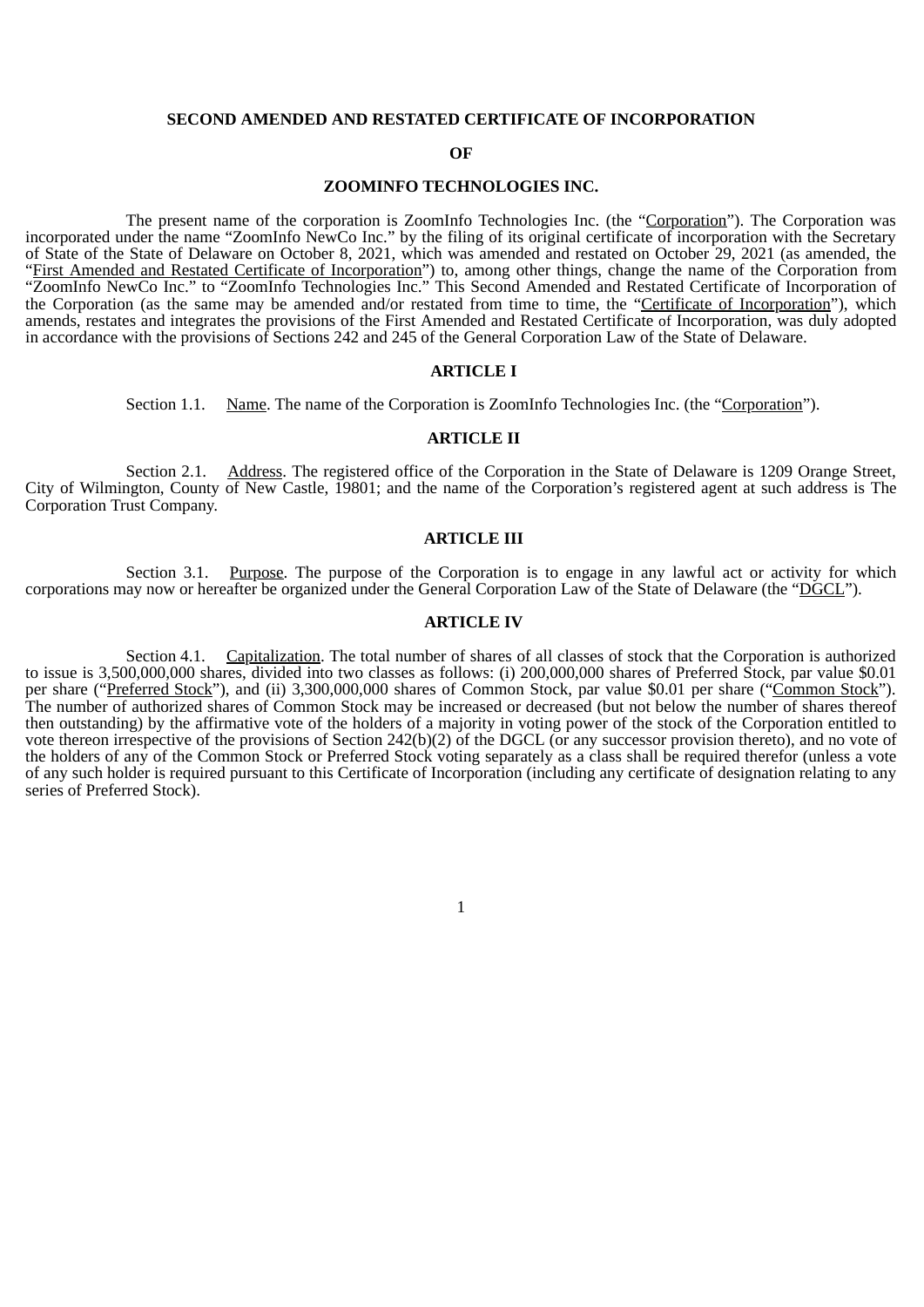Immediately upon the effective time of this Certificate of Incorporation (the "Renaming Effective Time"), each share of Class A Common Stock, par value \$0.01 per share, of the Corporation (the "Class A Common Stock") issued and outstanding immediately prior to the Renaming Effective Time and each share of Class A Common Stock held in treasury immediately prior to the Renaming Effective Time shall automatically, without further action on the part of the Corporation or any holder of such Class A Common Stock, be renamed Common Stock. After the Renaming Effective Time, any certificates previously representing shares of Class A Common Stock will, until such certificates are surrendered to the Corporation, be deemed to represent the same number of shares of Common Stock.

# Section 4.2. Preferred Stock.

(A) The Board of Directors of the Corporation (the "Board") is hereby expressly authorized, by resolution or resolutions, at any time and from time to time, to provide, out of the unissued shares of Preferred Stock, for one or more series of Preferred Stock and, with respect to each such series, to fix, without further stockholder approval (subject to any separate vote or consent of the holders of one or more classes or series of stock of the Corporation expressly required therefor under this Certificate of Incorporation (including any certificate of designation relating to any series of Preferred Stock)), the number of shares constituting such series and the designation of such series, the voting powers (if any) of the shares of such series, and the powers, preferences and relative, participating, optional or other special rights, if any, and any qualifications, limitations or restrictions thereof, of the shares of such series and to cause to be filed with the Secretary of State of the State of Delaware a certificate of designation with respect thereto. The powers, preferences and relative, participating, optional and other special rights of each series of Preferred Stock, and the qualifications, limitations or restrictions thereof, if any, may differ from those of any and all other series at any time outstanding.

(B) Except as otherwise required by law, holders of a series of Preferred Stock, as such, shall be entitled only to such voting rights, if any, as shall expressly be granted thereto by this Certificate of Incorporation (including any certificate of designations relating to such series of Preferred Stock).

## Section 4.3. Common Stock.

(A) Voting Rights. Each holder of record of Common Stock, as such, shall be entitled to one vote for each share of Common Stock held of record by such holder on all matters on which stockholders generally are entitled to vote); provided, however, that to the fullest extent permitted by law, holders of Common Stock, as such, shall have no voting power with respect to, and shall not be entitled to vote on, any amendment to this Certificate of Incorporation (including any certificate of designation relating to any series of Preferred Stock) that relates solely to the terms of one or more outstanding series of Preferred Stock if the holders of such affected series are entitled, either separately or together with the holders of one or more other such series, to vote thereon pursuant to this Certificate of Incorporation (including any certificate of designations relating to any series of Preferred Stock) or pursuant to the DGCL.

(B) Dividends and Distributions. Subject to applicable law and the rights, if any, of the holders of any outstanding series of Preferred Stock or any class or series of stock having a preference over or the right to participate with the Common Stock with respect to the payment of dividends and other distributions in cash, property or shares of capital stock of the Corporation, dividends and other distributions may be declared and paid on the Common Stock out of the assets of the Corporation that are by law available therefor at such times and in such amounts as the Board in its discretion shall determine.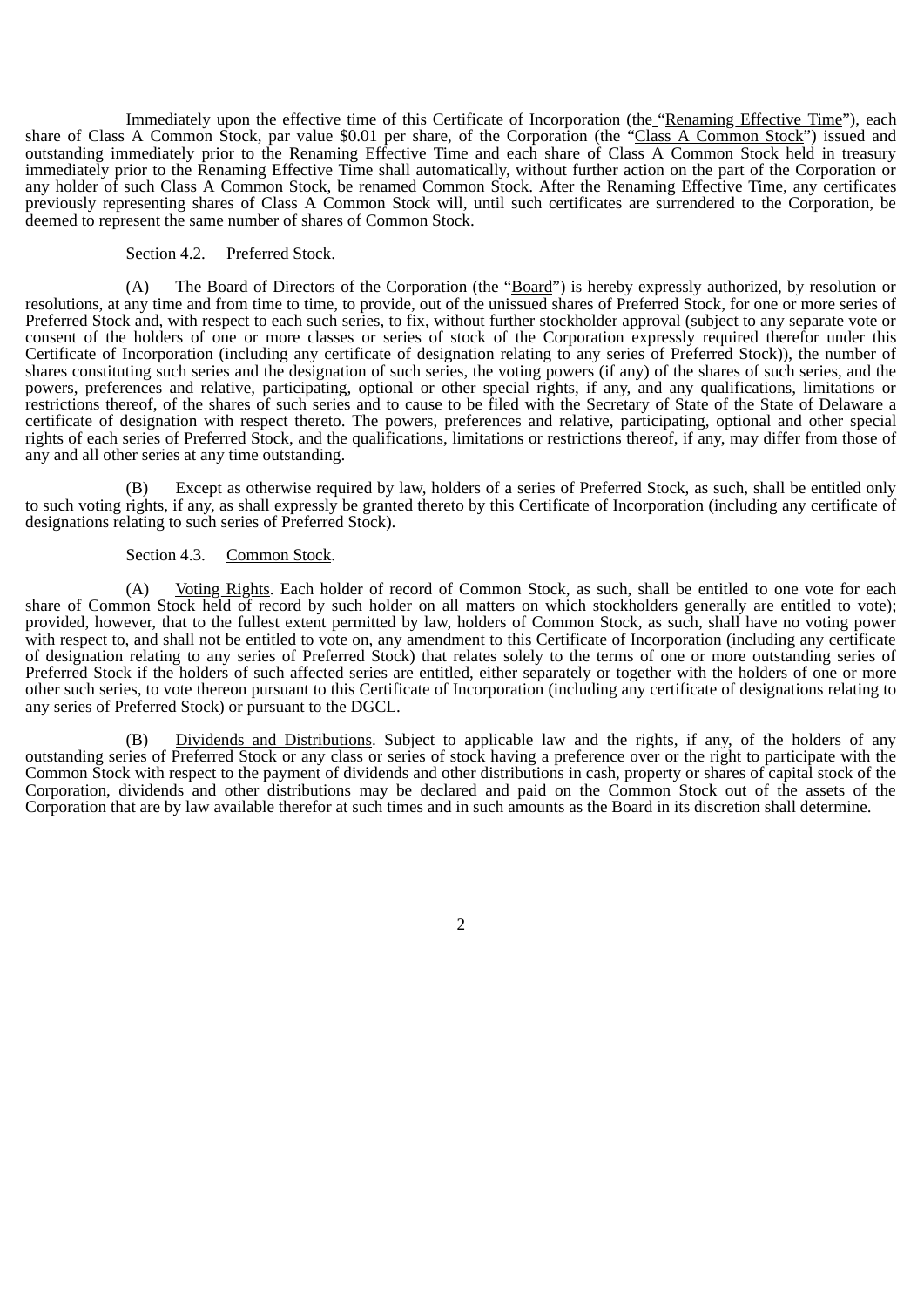(C) Liquidation, Dissolution or Winding Up. In the event of any voluntary or involuntary liquidation, dissolution or winding up of the affairs of the Corporation, after payment or provision for payment of the debts and other liabilities of the Corporation and subject to the right, if any, of the holders of any outstanding series of Preferred Stock or any class or series of stock having a preference over or the right to participate with the Common Stock as to distributions upon dissolution or liquidation or winding up of the Corporation, the holders of all outstanding shares of Common Stock shall be entitled to receive the remaining assets of the Corporation available for distribution to its stockholders ratably in proportion to the number of shares held by each such stockholder.

# **ARTICLE V**

Section 5.1. Bylaws. In furtherance and not in limitation of the powers conferred by the DGCL, the Board is expressly authorized to make, amend, alter, change, add to or repeal, in whole or in part, the bylaws of the Corporation (as the same may be amended and/or restated from time to time, the "Bylaws") without the assent or vote of the stockholders in any manner not inconsistent with the laws of the State of Delaware or this Certificate of Incorporation. Notwithstanding anything to the contrary contained in this Certificate of Incorporation or any provision of law that might otherwise permit a lesser vote of the stockholders, at any time when the TA Stockholders, the Carlyle Stockholders and the Founder Stockholders (each as defined in the Stockholders Agreement, dated as of June 3, 2020, by and among the Corporation and certain stockholders of the Corporation from time to time party thereto (as the same may be amended, restated, supplemented and/or otherwise modified from time to time in accordance with its terms, the "Stockholders Agreement") (collectively, the "Stockholder Parties") beneficially own, in the aggregate, less than 50% of the total voting power of all the then outstanding shares of stock of the Corporation entitled to vote generally in the election of directors, in addition to any vote of the holders of any class or series of capital stock of the Corporation required herein (including any certificate of designation relating to any series of Preferred Stock), the Bylaws or applicable law, the affirmative vote of the holders of at least 66 2/3% of the total voting power of all the then outstanding shares of stock of the Corporation entitled to vote thereon, voting together as a single class, shall be required in order for the stockholders of the Corporation to alter, amend, repeal or rescind, in whole or in part, any provision of the Bylaws or to adopt any provision inconsistent therewith.

#### **ARTICLE VI**

# Section 6.1. Board of Directors.

(A) Except as otherwise provided in this Certificate of Incorporation or the DGCL, the business and affairs of the Corporation shall be managed by or under the direction of the Board. Except as otherwise provided for or fixed pursuant to the provisions of Article IV (including any certificate of designation with respect to any series of Preferred Stock) and this Article VI relating to the rights of the holders of any series of Preferred Stock to elect additional directors and subject to the applicable requirements of the Stockholders Agreement, the total number of directors constituting the whole Board shall be determined from time to time exclusively by resolution adopted by the Board or as provided in the Stockholders Agreement. The directors (other than those directors elected by the holders of any series of Preferred Stock, voting separately as a series or together with one or more other such series, as the case may be) shall be divided into three classes designated Class I, Class II and Class III. Each class shall consist, as nearly as possible, of one-third of the total number of such directors. Class I directors shall initially serve for a term expiring at the first annual meeting of stockholders following June 8, 2020 (the "IPO Date"), Class II directors shall initially serve for a term expiring at the second annual meeting of stockholders following the IPO Date and Class III directors shall initially serve for a term expiring at the third annual meeting of stockholders following the IPO Date. At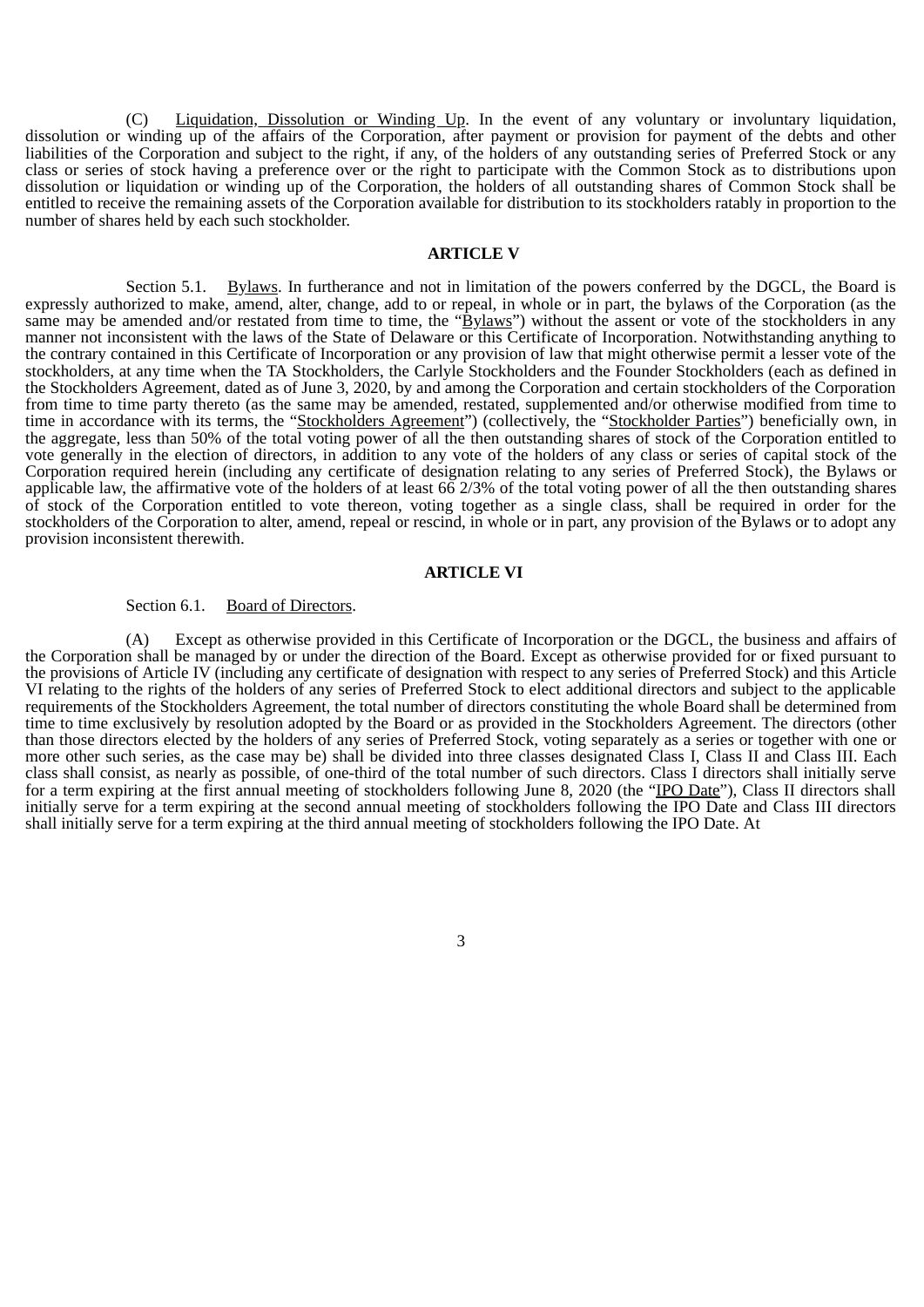each annual meeting of stockholders commencing with the first annual meeting of stockholders following the IPO Date, the directors of the class to be elected at each annual meeting of stockholders shall be elected for a three-year term. If the total number of such directors is changed, any increase or decrease shall be apportioned among the classes so as to maintain the number of directors in each class as nearly equal as possible, and any such additional director of any class elected to fill a newly created directorship resulting from an increase in such class shall hold office for a term that shall coincide with the remaining term of that class, but in no case shall a decrease in the total number of directors remove or shorten the term of any incumbent director. Any such director shall hold office until the annual meeting at which his or her term expires and until his or her successor shall be elected and qualified, or his or her earlier death, resignation, retirement, disqualification or removal from office. Subject to the applicable requirements of the Stockholders Agreement, the Board is authorized to assign members of the Board already in office to their respective class.

(B) Subject to the rights granted to the holders of any one or more series of Preferred Stock then outstanding and the rights granted pursuant to the Stockholders Agreement, any newly-created directorship on the Board that results from an increase in the total number of directors and any vacancy occurring in the Board (whether by death, resignation, retirement, disqualification, removal or other cause) shall be filled by the affirmative vote of a majority of the directors then in office (other than directors elected by the holders of any series of Preferred Stock, voting separately as a series or together with one or more series, as the case may be), although less than a quorum, by any such sole remaining director or by the stockholders; provided, however, that, subject to the rights granted to holders of one or more series of Preferred Stock then outstanding and the rights granted pursuant to the Stockholders Agreement, at any time when the Stockholder Parties beneficially own, in the aggregate, less than 50% of the total voting power of all the then outstanding shares of stock of the Corporation entitled to vote generally in the election of directors, any newly-created directorship on the Board that results from an increase in the number of directors and any vacancy occurring in the Board shall be filled only by a majority of the directors then in office (other than directors elected by the holders of any series of Preferred Stock, by voting separately as a series or together with one or more series, as the case may be) (and not by stockholders), although less than a quorum, or by any such sole remaining director. Any director elected to fill a vacancy or newly created directorship shall hold office until the next election of the class for which such director shall have been chosen and until his or her successor shall be elected and qualified, or until his or her earlier death, resignation, retirement, disqualification or removal.

(C) Any or all of the directors (other than the directors elected by the holders of any series of Preferred Stock, voting separately as a series or together with one or more other such series, as the case may be) may be removed at any time either with or without cause by the affirmative vote of a majority in voting power of all outstanding shares of stock of the Corporation entitled to vote thereon, voting together as a single class; provided, however, that at any time when the Stockholder Parties beneficially own, in the aggregate, less than 50% of the total voting power of all the then outstanding shares of stock of the Corporation entitled to vote generally in the election of directors, any such director or all such directors may be removed only for cause and only upon the affirmative vote of the holders of at least 66 2/3% of the total voting power of all the then outstanding shares of stock of the Corporation entitled to vote thereon, voting together as a single class.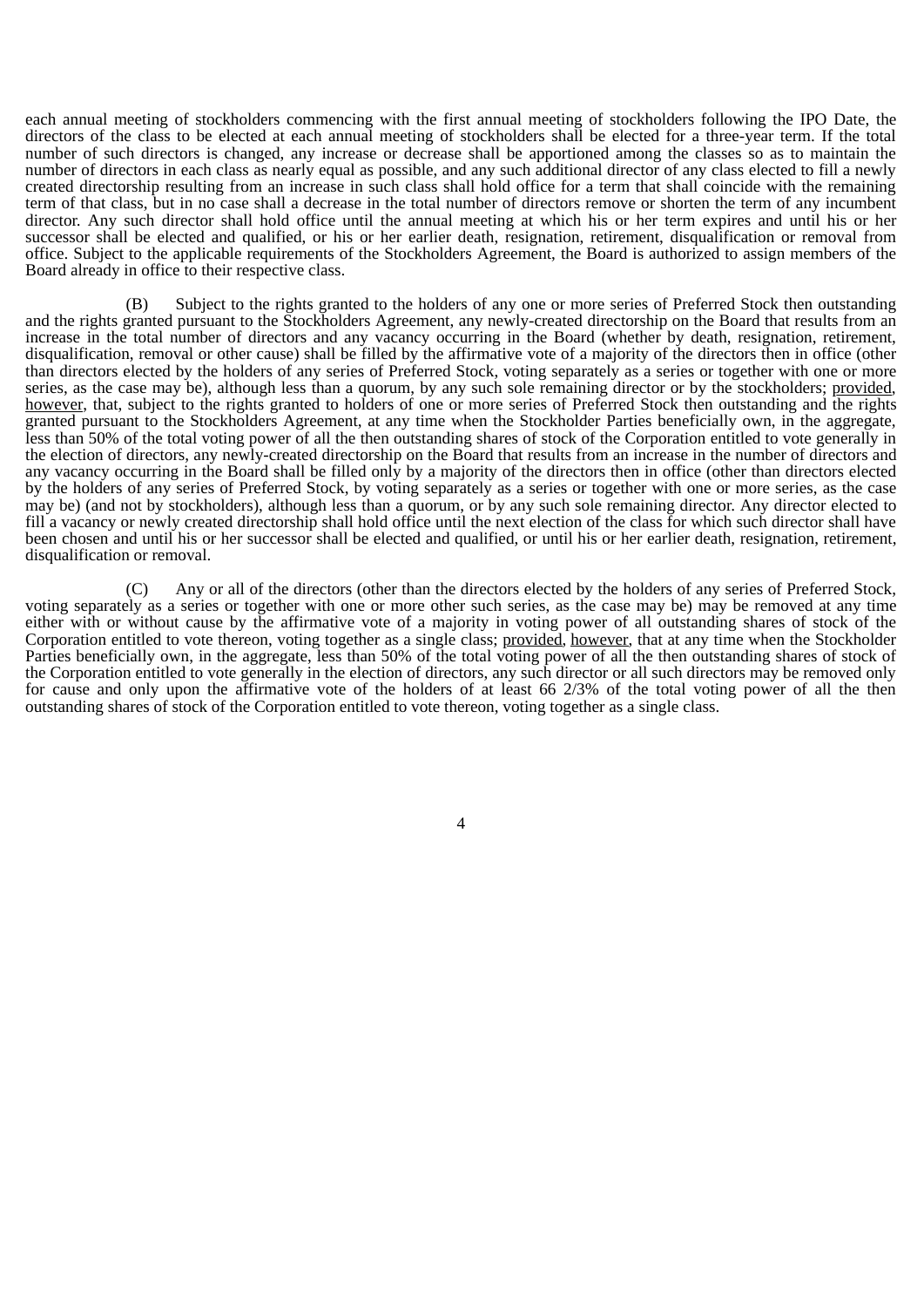(D) Whenever the holders of any one or more series of Preferred Stock issued by the Corporation shall have the right, voting separately as a series or separately as a class with one or more such other series, to elect directors at an annual or special meeting of stockholders, the election, term of office, removal and other features of such directorships shall be governed by the terms of this Certificate of Incorporation (including any certificate of designation relating to any series of Preferred Stock) applicable thereto. Notwithstanding Section  $6.1(\underline{A})$  hereof, the number of directors that may be elected by the holders of any such series of Preferred Stock shall be in addition to the number fixed pursuant to Section 6.1(A) hereof, and the total number of directors constituting the whole Board shall be automatically adjusted accordingly. Except as otherwise provided by the Board in the resolution or resolutions establishing such series, whenever the holders of any series of Preferred Stock having such right to elect additional directors are divested of such right pursuant to the provisions of such stock, the terms of office of all such additional directors elected by the holders of such stock, or elected to fill any vacancies resulting from the death, resignation, disqualification or removal of such additional directors, shall forthwith terminate (in which case each such director thereupon shall cease to be qualified as, and shall cease to be, a director) and the total authorized number of directors of the Corporation shall automatically be reduced accordingly.

(E) Directors of the Corporation need not be elected by written ballot unless the Bylaws shall so provide.

## **ARTICLE VII**

#### Section 7.1. Meetings of Stockholders.

(A) At any time when the Stockholder Parties beneficially own, in the aggregate, less than 50% of the total voting power of all the then outstanding shares of stock of the Corporation entitled to vote generally in the election of directors, any action required or permitted to be taken by the holders of stock of the Corporation must be effected at a duly called annual or special meeting of such holders and may not be effected by any consent in writing by such holders unless such action is recommended by all directors of the Corporation then in office; provided, however, that any action required or permitted to be taken by the holders of Preferred Stock, to the extent expressly permitted by the certificate of designation relating to such series of Preferred Stock, may be taken without a meeting, without prior notice and without a vote, if a consent or consents in writing, setting forth the action so taken, shall be signed by the holders of outstanding shares of the relevant class or classes or series having not less than the minimum number of votes that would be necessary to authorize or take such action at a meeting at which all shares entitled to vote thereon were present and voted and shall be delivered to the Corporation in accordance with the applicable provisions of the DGCL. Subject to the rights of the holders of any series of Preferred Stock, and any rights granted pursuant to the Stockholders Agreement, special meetings of the stockholders of the Corporation may be called only by or at the direction of the Board, the Chairman of the Board or the Chief Executive Officer of the Corporation; provided, however, that at any time when a Sponsor (as defined in Section 9.1 hereof) beneficially owns, in the aggregate, at least 20% of the total voting power of all the then outstanding shares of stock of the Corporation entitled to vote generally in the election of directors, special meetings of the stockholders of the Corporation for any purpose or purposes shall also be called by or at the direction of the Board or the Chairman of the Board at the request of such Sponsor.

(B) An annual meeting of stockholders for the election of directors to succeed those whose terms expire and for the transaction of such other business as may properly come before the meeting, shall be held at such place, if any, on such date, and at such time as shall be fixed exclusively by resolution of the Board or a duly authorized committee thereof.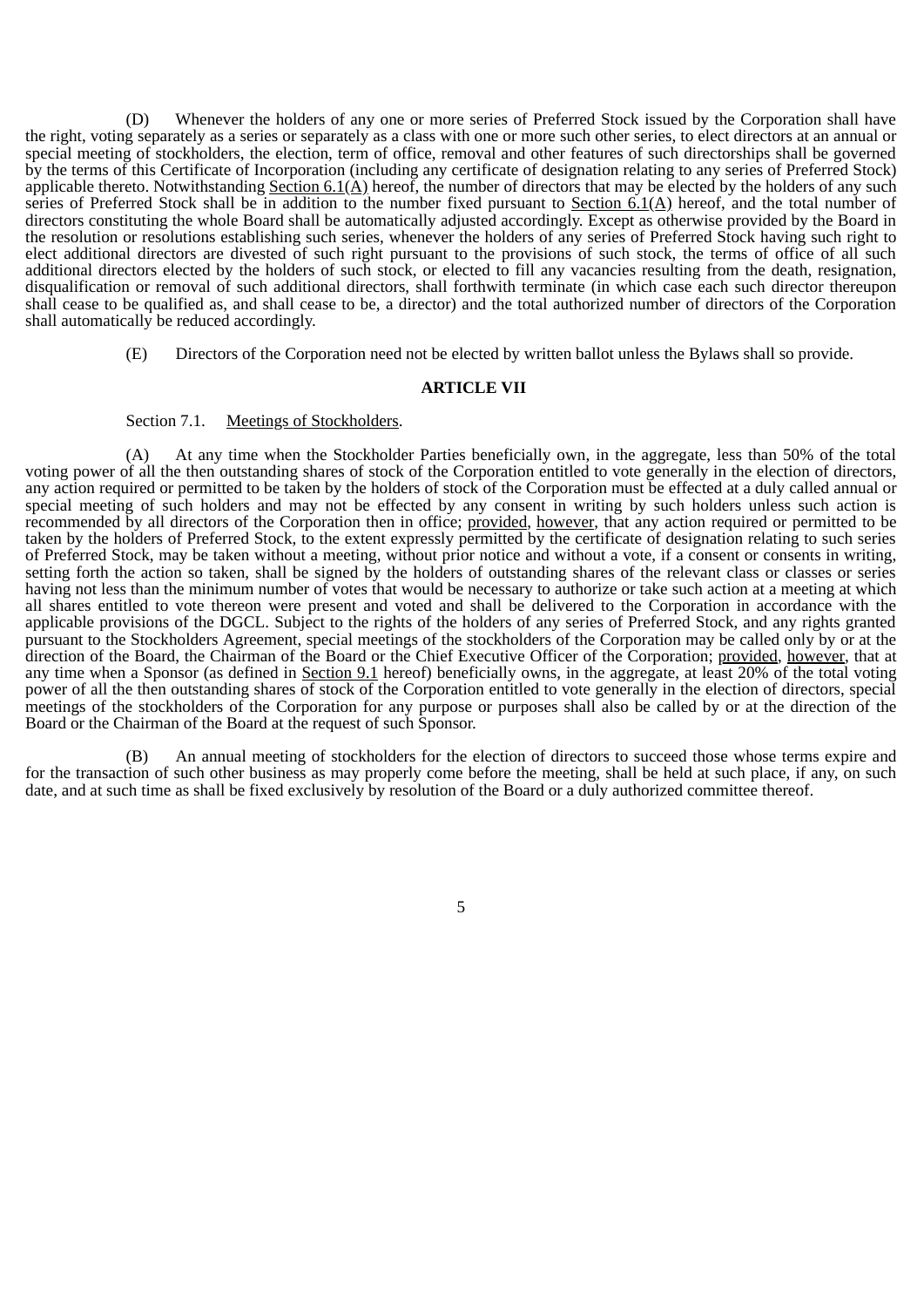## **ARTICLE VIII**

Section 8.1. Limited Liability of Directors. No director of the Corporation will have any personal liability to the Corporation or its stockholders for monetary damages for any breach of fiduciary duty as a director, except to the extent such exemption from liability or limitation thereof is not permitted under the DGCL as the same exists or hereafter may be amended. Neither the amendment nor the repeal of this Article VIII shall eliminate or reduce the effect thereof in respect of any state of facts existing or act or omission occurring, or any cause of action, suit or claim that, but for this Article VIII, would accrue or arise, prior to such amendment or repeal.

#### **ARTICLE IX**

# Section 9.1. Competition and Corporate Opportunities.

(A) In recognition and anticipation that (i) members of the Board who are not employees of the Corporation ("Non-Employee Directors") and their respective Affiliates and Affiliated Entities (each, as defined below) may now engage and may continue to engage in the same or similar activities or related lines of business as those in which the Corporation, directly or indirectly, may engage and/or other business activities that overlap with or compete with those in which the Corporation, directly or indirectly, may engage, and (ii) certain affiliates of The Carlyle Group Inc. and their respective successors and assigns, certain affiliates of TA Associates and their respective successors and assigns and certain affiliates of 22C Capital LLC and their respective successors and assigns (in each case, other than the Corporation and its subsidiaries) (collectively, the "Sponsors") and their respective Affiliates may now engage and may continue to engage in the same or similar activities or related lines of business as those in which the Corporation, directly or indirectly, may engage and/or other business activities that overlap with or compete with those in which the Corporation, directly or indirectly, may engage, the provisions of this Article IX are set forth to regulate and define the conduct of certain affairs of the Corporation with respect to certain classes or categories of business opportunities as they may involve any of the Non-Employee Directors, the Sponsors or their respective Affiliates and the powers, rights, duties and liabilities of the Corporation and its directors, officers and stockholders in connection therewith.

(B) None of (i) any Non-Employee Director (including any Non-Employee Director who serves as an officer of the Corporation in both his or her director and officer capacities) or his or her Affiliates or Affiliated Entities or (ii) the Sponsors or any of their respective Affiliates (the Persons (as defined below) above being referred to, collectively, as "Identified Persons" and, individually, as an "Identified Person") shall, to the fullest extent permitted by law, have any duty to refrain from directly or indirectly (1) engaging in the same or similar business activities or lines of business in which the Corporation or any of its Affiliates now engages or proposes to engage or (2) otherwise competing with the Corporation or any of its Affiliates, and, to the fullest extent permitted by law, no Identified Person shall be liable to the Corporation or its stockholders or to any Affiliate of the Corporation for breach of any fiduciary duty solely by reason of the fact that such Identified Person engages in any such activities. To the fullest extent permitted by law, the Corporation hereby renounces any interest or expectancy in, or right to be offered an opportunity to participate in, any business opportunity that may be a corporate opportunity for an Identified Person and the Corporation or any of its Affiliates, except as provided in Section  $9.1(C)$  hereof. Subject to said Section  $9.1(C)$  hereof, in the event that any Identified Person acquires knowledge of a potential transaction or other business opportunity that may be a corporate opportunity for itself, herself or himself and the Corporation or any of its Affiliates, such Identified Person shall, to the fullest extent permitted by law, have no duty to communicate or offer such transaction or other business opportunity to the Corporation or any of its Affiliates and, to the fullest extent permitted by law, shall not be liable to the Corporation or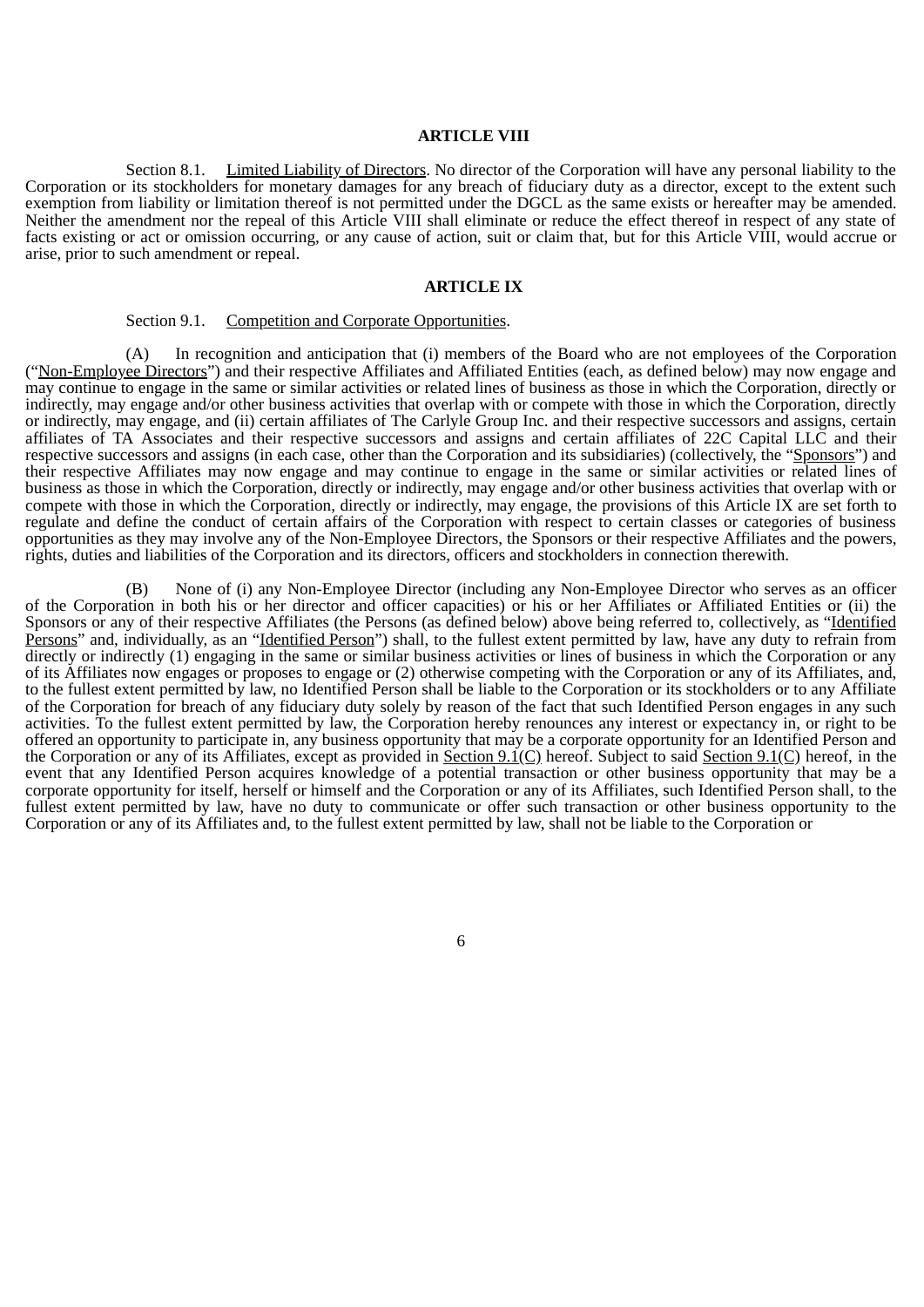its stockholders or to any Affiliate of the Corporation for breach of any fiduciary duty as a stockholder, director or officer of the Corporation solely by reason of the fact that such Identified Person pursues or acquires such corporate opportunity for itself, herself or himself, or offers or directs such corporate opportunity to another Person or does not communicate information regarding such corporate opportunity to the Corporation.

(C) Notwithstanding the foregoing provision of this Article IX, the Corporation does not renounce its interest in any corporate opportunity offered to any Non-Employee Director (including any Non-Employee Director who serves as an officer of the Corporation) if such opportunity is expressly offered to such person solely in his or her capacity as a director or officer of the Corporation, and the provisions of Section  $9.\underline{1}(\underline{B})$  hereof shall not apply to any such corporate opportunity.

(D) In addition to and notwithstanding the foregoing provisions of this Article IX, a potential corporate opportunity shall not be deemed to be a corporate opportunity for the Corporation if it is a business opportunity that  $(i)$  the Corporation is neither financially or legally able, nor contractually permitted, to undertake, (ii) from its nature, is not in the line of the Corporation's business or is of no practical advantage to the Corporation or (iii) is one in which the Corporation has no interest or reasonable expectancy.

(E) For purposes of this Article IX, (i) "Affiliate" shall mean (a) in respect of a Non-Employee Director, any Person that, directly or indirectly, is controlled by such Non-Employee Director (other than the Corporation and any entity that is controlled by the Corporation), (b) in respect of any of the Sponsors, a Person that, directly or indirectly, is controlled by any of the Sponsors, controls any of the Sponsors or is under common control with any of the Sponsors and shall include any principal, member, director, partner, stockholder, officer, employee or other representative of any of the foregoing (other than the Corporation and any entity that is controlled by the Corporation) and (c) in respect of the Corporation, any Person that, directly or indirectly, is controlled by the Corporation; (ii) "Affiliated Entity" shall mean (A) any Person of which a Non-Employee Director serves as an officer, director, employee, agent or other representative (other than the Corporation and any entity that is controlled by the Corporation), (B) any direct or indirect partner, stockholder, member, manager or other representative of such Person or (C) any Affiliate of any of the foregoing; and (iii) "Person" shall mean any individual, corporation, general or limited partnership, limited liability company, joint venture, trust, association or any other entity.

(F) For the purposes of this Article, "control," including the terms "controlling," "controlled by" and "under common control with," means the possession, directly or indirectly, of the power to direct or cause the direction of the management and policies of a person, whether through the ownership of voting stock, by contract, or otherwise. A person who is the owner of 20% or more of the outstanding voting stock of a corporation, partnership, unincorporated association or other entity shall be presumed to have control of such entity, in the absence of proof by a preponderance of the evidence to the contrary. Notwithstanding the foregoing, a presumption of control shall not apply where such person holds voting stock, in good faith and not for the purpose of circumventing this Section  $9.1(F)$ , as an agent, bank, broker, nominee, custodian or trustee for one or more owners who do not individually or as a group have control of such entity.

(G) To the fullest extent permitted by law, any Person purchasing or otherwise acquiring any interest in any shares of capital stock of the Corporation shall be deemed to have notice of and to have consented to the provisions of this Article IX.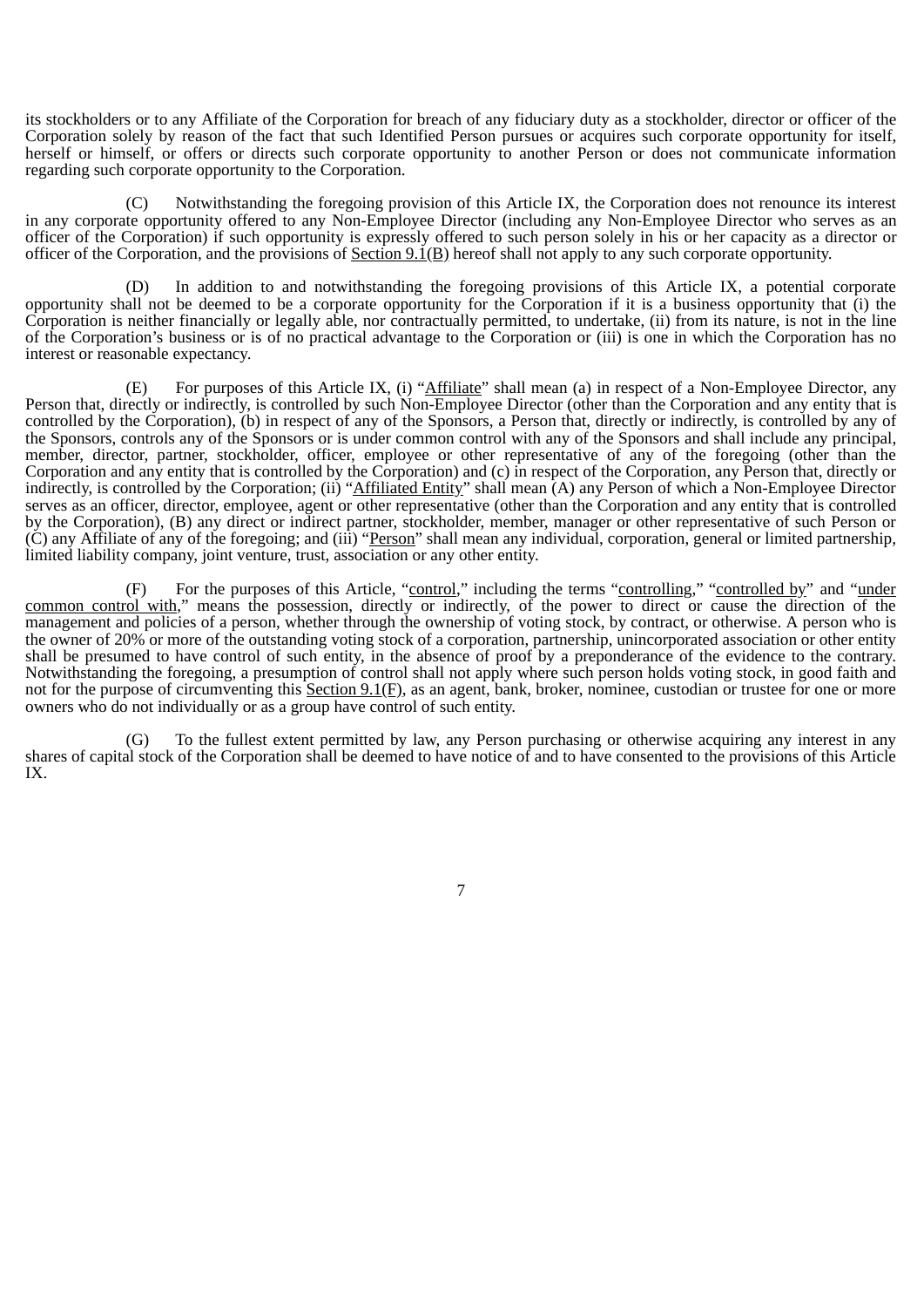# **ARTICLE X**

Section 10.1 DGCL Section 203 and Business Combinations.

(A) The Corporation hereby expressly elects not to be governed by Section 203 of the DGCL.

(B) Notwithstanding the foregoing, the Corporation shall not engage in any business combination (as defined below), at any point in time at which the Corporation's Common Stock is registered under Section 12(b) or 12(g) of the Securities Exchange Act of 1934, as amended (the "Exchange Act")), with any interested stockholder (as defined below) for a period of three years following the time that such stockholder became an interested stockholder, unless:

(1) prior to such time, the Board approved either the business combination or the transaction which resulted in the stockholder becoming an interested stockholder, or

(2) upon consummation of the transaction which resulted in the stockholder becoming an interested stockholder, the interested stockholder owned at least 85% of the voting stock (as defined below) of the Corporation outstanding at the time the transaction commenced, excluding for purposes of determining the voting stock outstanding (but not the outstanding voting stock owned by the interested stockholder) those shares owned by (i) persons who are directors and also officers and (ii) employee stock plans in which employee participants do not have the right to determine confidentially whether shares held subject to the plan will be tendered in a tender or exchange offer, or

(3) at or subsequent to such time, the business combination is approved by the Board and authorized at an annual or special meeting of stockholders, and not by written consent, by the affirmative vote of at least 66 2/3% of the outstanding voting stock of the Corporation which is not owned by the interested stockholder.

(C) For purposes of this Article X, references to:

(1) "Affiliate" means a person that directly, or indirectly through one or more intermediaries, controls, or is controlled by, or is under common control with, another person.

(2) "associate," when used to indicate a relationship with any person, means: (i) any corporation, partnership, unincorporated association or other entity of which such person is a director, officer or partner or is, directly or indirectly, the owner of 20% or more of any class of voting stock; (ii) any trust or other estate in which such person has at least a 20% beneficial interest or as to which such person serves as trustee or in a similar fiduciary capacity; and (iii) any relative or spouse of such person, or any relative of such spouse, who has the same residence as such person.

(3) "Sponsor Direct Transferee" means any person that acquires (other than in a registered public offering) directly from any Sponsor or any of its successors or any "group," or any member of any such group, of which such persons are a party under Rule 13d-5 of the Exchange Act beneficial ownership of 15% or more of the then outstanding voting stock of the Corporation.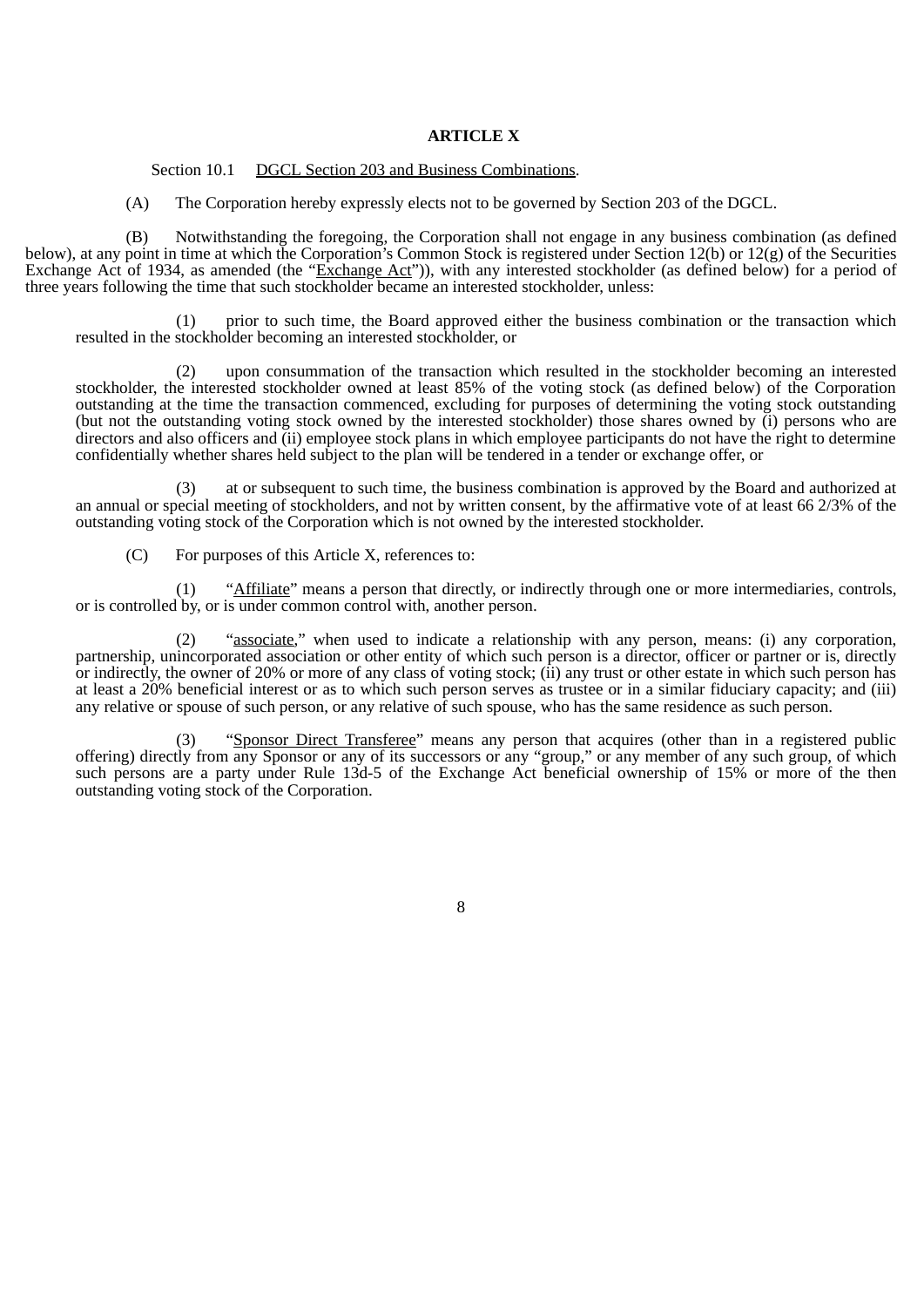(4) Sponsor Indirect Transferee" means any person that acquires (other than in a registered public offering) directly from any Sponsor Direct Transferee or any other Sponsor Indirect Transferee beneficial ownership of 15% or more of the then outstanding voting stock of the Corporation.

(5) "business combination," when used in reference to the Corporation and any interested stockholder of the Corporation, means:

a. any merger or consolidation of the Corporation or any direct or indirect majority-owned subsidiary of the Corporation (a) with the interested stockholder, or (b) with any other corporation, partnership, unincorporated association or other entity if the merger or consolidation is caused by the interested stockholder and as a result of such merger or consolidation Section  $(B)$  of this Article X is not applicable to the surviving entity;

b. any sale, lease, exchange, mortgage, pledge, transfer or other disposition (in one transaction or a series of transactions), except proportionately as a stockholder of the Corporation, to or with the interested stockholder, whether as part of a dissolution or otherwise, of assets of the Corporation or of any direct or indirect majority-owned subsidiary of the Corporation which assets have an aggregate market value equal to 10% or more of either the aggregate market value of all the assets of the Corporation determined on a consolidated basis or the aggregate market value of all the outstanding stock of the Corporation;

c. any transaction which results in the issuance or transfer by the Corporation or by any direct or indirect majority-owned subsidiary of the Corporation of any stock of the Corporation or of such subsidiary to the interested stockholder, except: (a) pursuant to the exercise, exchange or conversion of securities exercisable for, exchangeable for or convertible into stock of the Corporation or any such subsidiary which securities were outstanding prior to the time that the interested stockholder became such; (b) pursuant to a merger under Section  $251(g)$  of the DGCL; (c) pursuant to a dividend or distribution paid or made, or the exercise, exchange or conversion of securities exercisable for, exchangeable for or convertible into stock of the Corporation or any such subsidiary which security is distributed, pro rata to all holders of a class or series of stock of the Corporation subsequent to the time the interested stockholder became such; (d) pursuant to an exchange offer by the Corporation to purchase stock made on the same terms to all holders of said stock; or (e) any issuance or transfer of stock by the Corporation; provided, however, that in no case under items (c) through (e) of this subsection (iii) shall there be an increase in the interested stockholder's proportionate share of the stock of any class or series of the Corporation or of the voting stock of the Corporation (except as a result of immaterial changes due to fractional share adjustments);

d. any transaction involving the Corporation or any direct or indirect majority-owned subsidiary of the Corporation which has the effect, directly or indirectly, of increasing the proportionate share of the stock of any class or series, or securities convertible into the stock of any class or series, of the Corporation or of any such subsidiary which is owned by the interested stockholder, except as a result of immaterial changes due to fractional share adjustments or as a result of any purchase or redemption of any shares of stock not caused, directly or indirectly, by the interested stockholder; or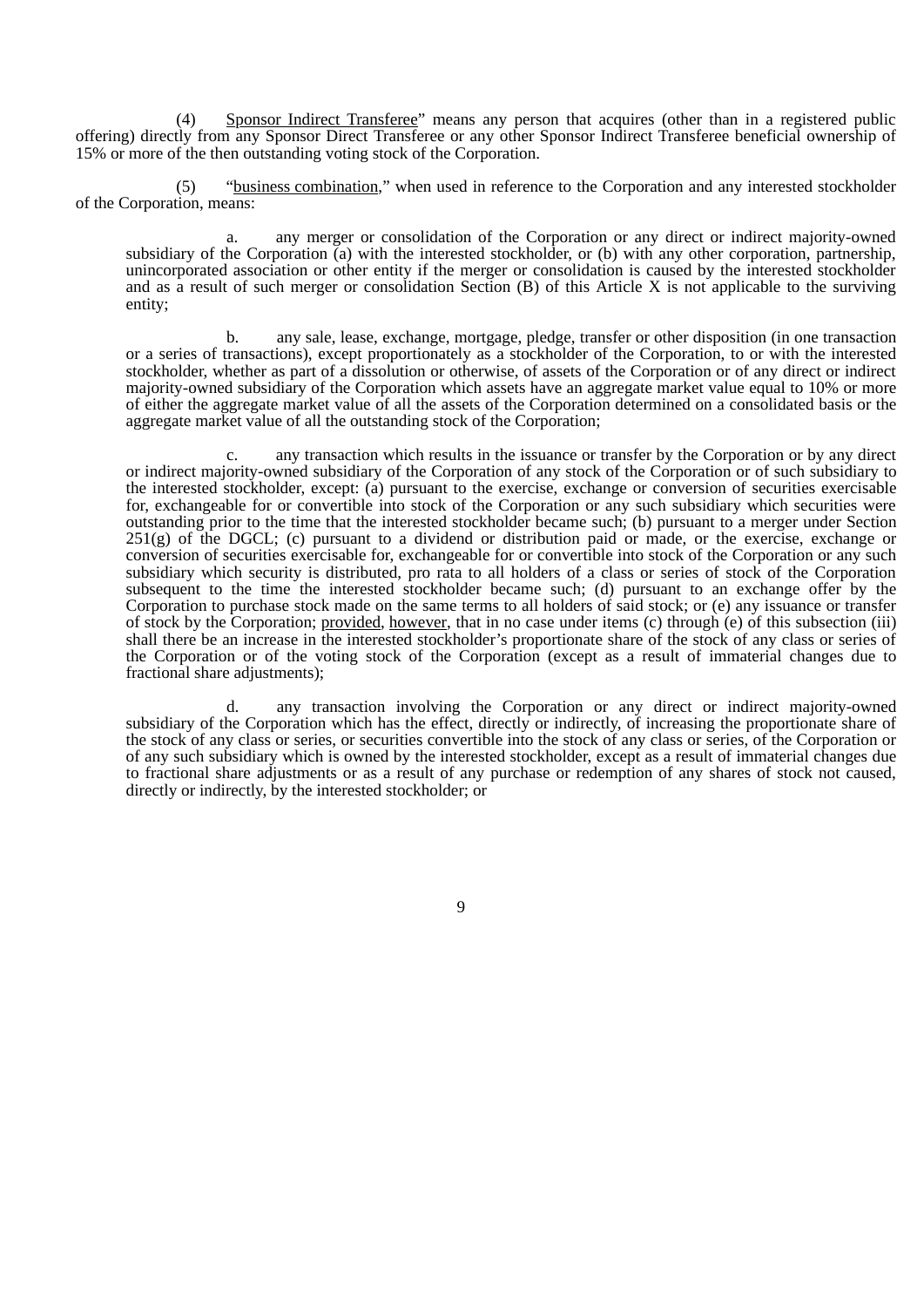e. any receipt by the interested stockholder of the benefit, directly or indirectly (except proportionately as a stockholder of the Corporation), of any loans, advances, guarantees, pledges, or other financial benefits (other than those expressly permitted in subsections (i) through (iv) above) provided by or through the Corporation or any direct or indirect majority-owned subsidiary.

"control," including the terms "controlling," "controlled by" and "under common control with," shall have the meaning set forth in Section  $9.1(E)$  hereof.

"interested stockholder" means any person (other than the Corporation or any direct or indirect majority-owned subsidiary of the Corporation) that (i) is the owner of 15% or more of the outstanding voting stock of the Corporation, or (ii) is an Affiliate or associate of the Corporation and was the owner of 15% or more of the outstanding voting stock of the Corporation at any time within the three year period immediately prior to the date on which it is sought to be determined whether such person is an interested stockholder; and the Affiliates and associates of such person; but "interested stockholder" shall not include (a) any Sponsor, any Sponsor Direct Transferee, any Sponsor Indirect Transferee or any of their respective Affiliates or successors or any "group," or any member of any such group, to which such persons are a party under Rule 13d-5 of the Exchange Act, or (b) any person whose ownership of shares in excess of the 15% limitation set forth herein is the result of any action taken solely by the Corporation; provided, further, that in the case of clause (b) such person shall be an interested stockholder if thereafter such person acquires additional shares of voting stock of the Corporation, except as a result of further corporate action not caused, directly or indirectly, by such person. For the purpose of determining whether a person is an interested stockholder, the voting stock of the Corporation deemed to be outstanding shall include stock deemed to be owned by the person through application of the definition of "owner" below but shall not include any other unissued stock of the Corporation which may be issuable pursuant to any agreement, arrangement or understanding, or upon exercise of conversion rights, warrants or options, or otherwise.

"owner," including the terms "own" and "owned," when used with respect to any stock, means a person that individually or with or through any of its Affiliates or associates:

a. beneficially owns such stock, directly or indirectly; or

b. has (a) the right to acquire such stock (whether such right is exercisable immediately or only after the passage of time) pursuant to any agreement, arrangement or understanding, or upon the exercise of conversion rights, exchange rights, warrants or options, or otherwise; provided, however, that a person shall not be deemed the owner of stock tendered pursuant to a tender or exchange offer made by such person or any of such person's Affiliates or associates until such tendered stock is accepted for purchase or exchange; or (b) the right to vote such stock pursuant to any agreement, arrangement or understanding; provided, however, that a person shall not be deemed the owner of any stock because of such person's right to vote such stock if the agreement, arrangement or understanding to vote such stock arises solely from a revocable proxy or consent given in response to a proxy or consent solicitation made to 10 or more persons; or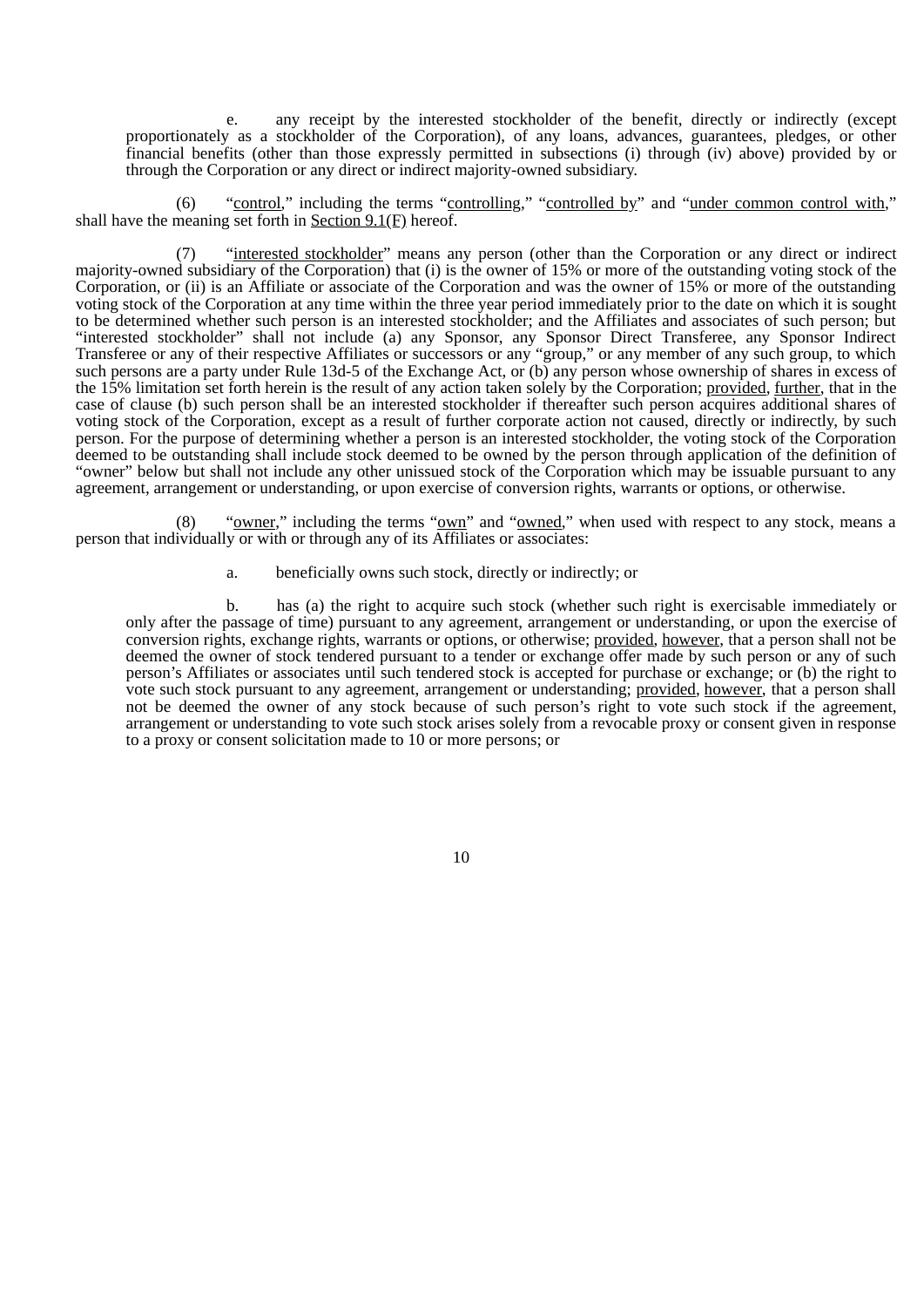c. has any agreement, arrangement or understanding for the purpose of acquiring, holding, voting (except voting pursuant to a revocable proxy or consent as described in item (b) of subsection (ii) above), or disposing of such stock with any other person that beneficially owns, or whose Affiliates or associates beneficially own, directly or indirectly, such stock.

(9) "person" means any individual, corporation, partnership, unincorporated association or other entity.

(10) "stock" means, with respect to any corporation, capital stock and, with respect to any other entity, any equity interest.

(11) "voting stock" means stock of any class or series entitled to vote generally in the election of directors and, with respect to any entity that is not a corporation, any equity interest entitled to vote generally in the election of the governing body of such entity. Every reference to a percentage of voting stock shall refer to such percentages of the votes of such voting stock.

#### **ARTICLE XI**

Section 11.1. Severability. If any provision or provisions of this Certificate of Incorporation shall be held to be invalid, illegal or unenforceable as applied to any circumstance for any reason whatsoever: (i) the validity, legality and enforceability of such provisions in any other circumstance and of the remaining provisions of this Certificate of Incorporation (including, without limitation, each portion of any paragraph of this Certificate of Incorporation containing any such provision held to be invalid, illegal or unenforceable that is not itself held to be invalid, illegal or unenforceable) shall not, to the fullest extent permitted by applicable law, in any way be affected or impaired thereby and (ii) to the fullest extent permitted by applicable law, the provisions of this Certificate of Incorporation (including, without limitation, each such portion of any paragraph of this Certificate of Incorporation containing any such provision held to be invalid, illegal or unenforceable) shall be construed so as to permit the Corporation to protect its directors, officers, employees and agents from personal liability in respect of their good faith service to or for the benefit of the Corporation to the fullest extent permitted by law.

# **ARTICLE XII**

Section 12.1. Forum. Unless the Corporation consents in writing to an alternative forum, the Court of Chancery of the State of Delaware will, to the fullest extent permitted by law, be the sole and exclusive forum for (i) any derivative action or proceeding brought on behalf of the Corporation, (ii) any action asserting a claim of breach of a fiduciary duty owed by any current or former director, officer, stockholder or employee of the Corporation to the Corporation or the Corporation's stockholders, (iii) any action asserting a claim arising under any provision of the DGCL, this Certificate of Incorporation or the Bylaws (as either may be amended or restated) or as to which the DGCL confers jurisdiction on the Court of Chancery of the State of Delaware, or (iv) any action asserting a claim governed by the internal affairs doctrine of the law of the State of Delaware. Unless the Corporation consents in writing to the selection of an alternative forum, the federal district courts of the United States of America shall be the exclusive forum for the resolution of any complaint asserting a cause of action arising under the Exchange Act or the Securities Act of 1933, as amended. To the fullest extent permitted by law, any person or entity purchasing or otherwise acquiring or holding any interest in shares of capital stock of the Corporation shall be deemed to have notice of and consented to the provisions of this Article XII.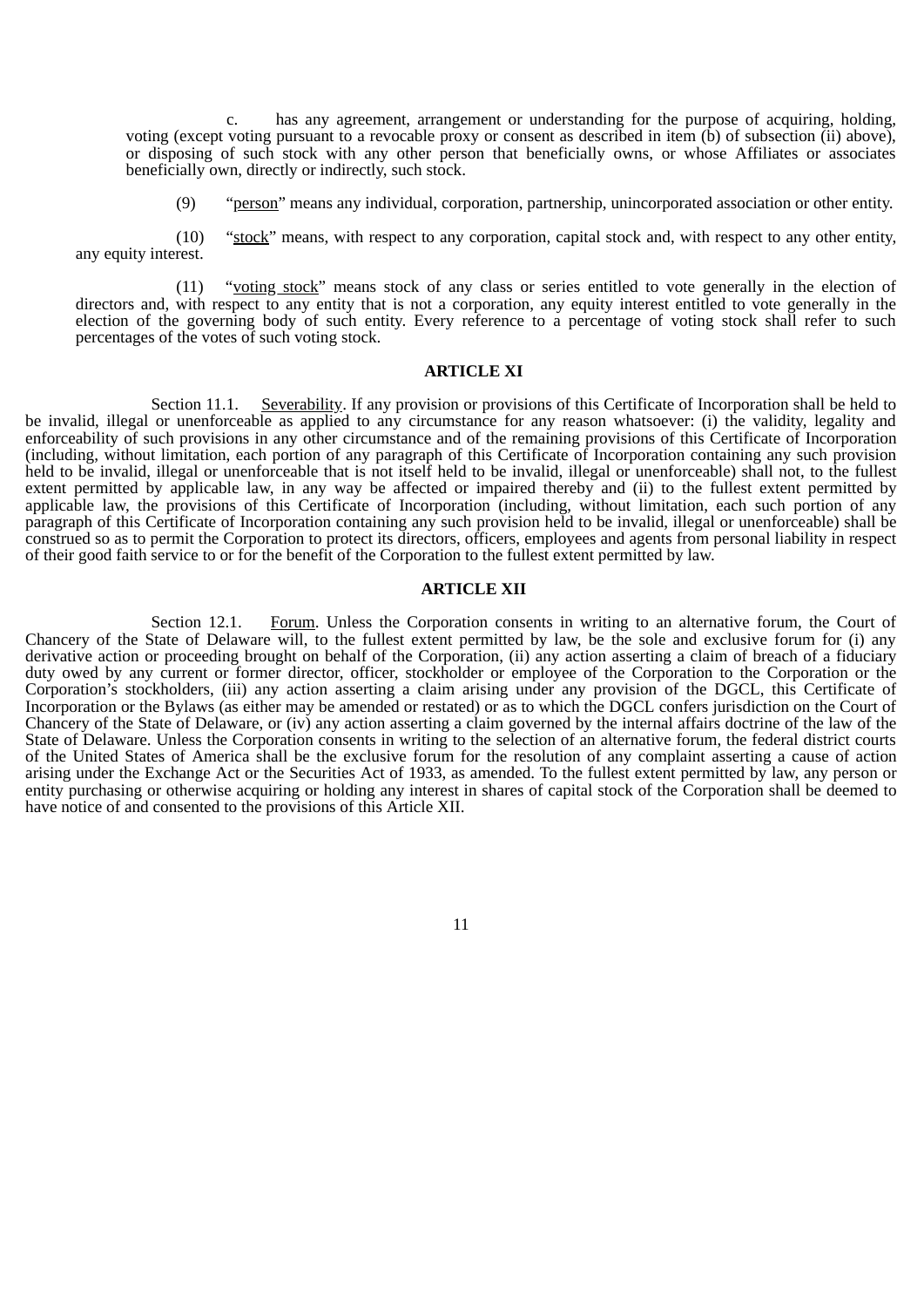### **ARTICLE XIII**

Section 13.1. Amendments. Notwithstanding anything contained in this Certificate of Incorporation to the contrary, at any time when the Stockholder Parties beneficially own, in the aggregate, less than 50% of the total voting power of all the then outstanding shares of stock of the Corporation entitled to vote generally in the election of directors, in addition to any vote required by applicable law, the following provisions in this Certificate of Incorporation may be amended, altered, repealed or rescinded, in whole or in part, or any provision inconsistent therewith or herewith may be adopted, only by the affirmative vote of the holders of at least 66 2/3% of the total voting power of all the then outstanding shares of stock of the Corporation entitled to vote thereon, voting together as a single class: Article V, Article VI, Article VII, Article VIII, Article IX, Article X, Article XII and this Article XIII.

\* \* \*

This Second Amended and Restated Certificate of Incorporation shall be effective on May 23, 2022 at 12:01 a.m.